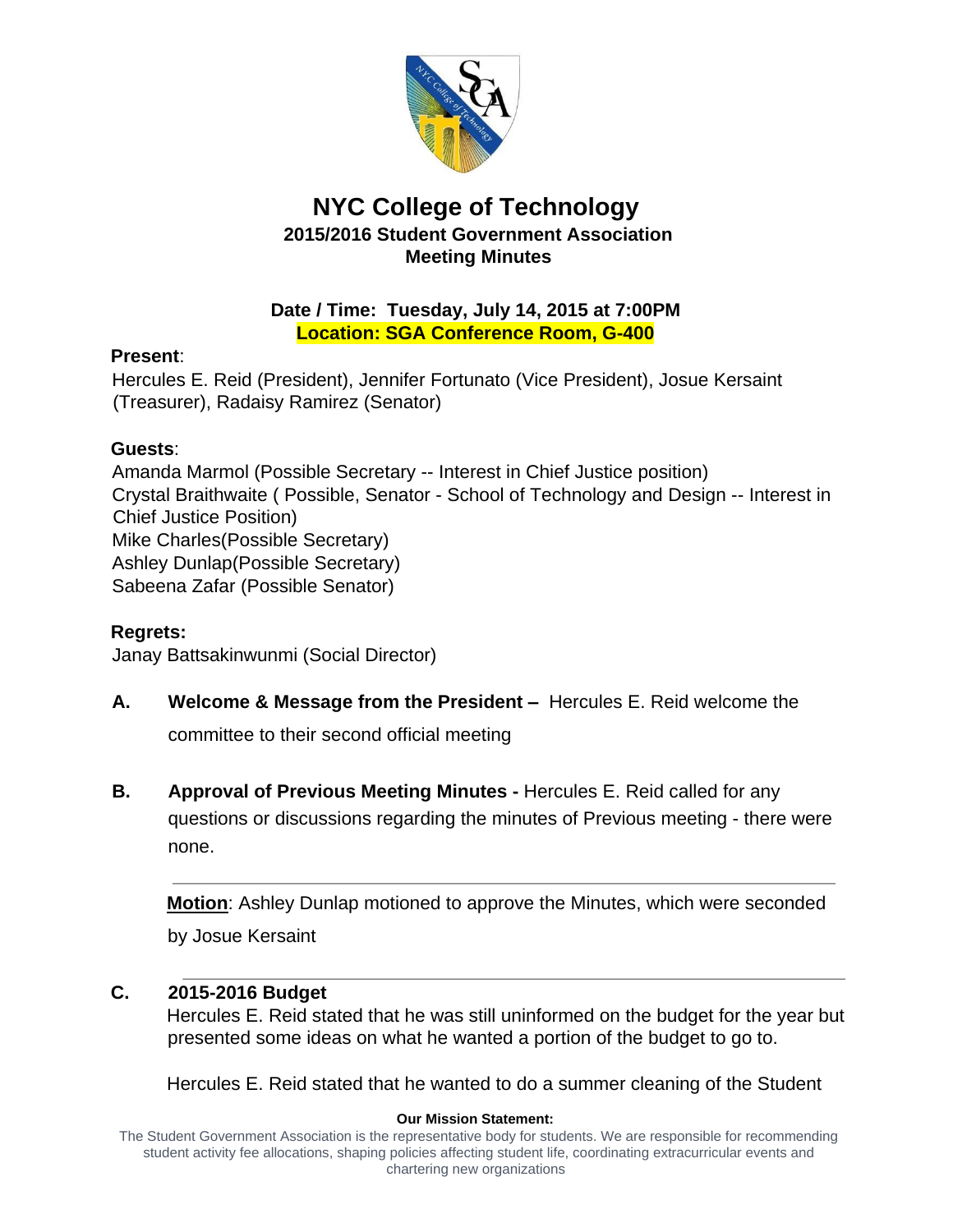

# **NYC College of Technology**

Government Association Office:

- Emailing/Texting/Calling previous SGA members to come and pick up their belongings - if there is no response, their items will be disposed.
- Purchasing New Furniture (new chairs and possibly new table for SGA Conference Room G-400 )

#### **2015/2016 Student Government Association Meeting Minutes**

### **D. Summer 2015 Event**

 $\overline{\phantom{a}}$ 

Hercules E. Reid presented the idea of SGA possibly hosting an event (Carnival) before the Fall 2015 semester begins. The venue for this event will be off-campus (park).

\_\_\_\_\_\_\_\_\_\_\_\_\_\_\_\_\_\_\_\_\_\_\_\_\_\_\_\_\_\_\_\_\_\_\_\_\_\_\_\_\_\_\_\_\_\_\_\_\_\_\_\_\_\_\_\_\_\_\_\_\_\_\_\_\_\_\_\_\_\_

Hercules E. Reid mentioned having numerous vendors, music and games/raffles.

Hercules E. Reid mentioned that such event should take place the week the Fall 2015 Semester begins (August 23 - 29)

**ACTION:** SGA committee to come to an agreement on date and cost of event.

#### **E. Student Government Block Party**

Ashley Dunlap presented the idea of having a block party for the members of *New York City College of Technology* Student Government Association. This will be the perfect opportunity for the new members of Student Government to come together before the school year begins and get to know one another outside of SGA meetings.

Ashley mentioned having games, music and food (MBJ)

Jennifer Fortunato commented how she disliked MBJ food since at every City Tech event they use that food venue. Recommended trying another food venue. Others agreed.

**ACTION:** Ashley to continue doing research on venue and other food venues

### **F. Cross CUNY SGA Retreat**

Josue Kersaint made a proposition on how he wanted to host a Cross CUNY

#### **Our Mission Statement:**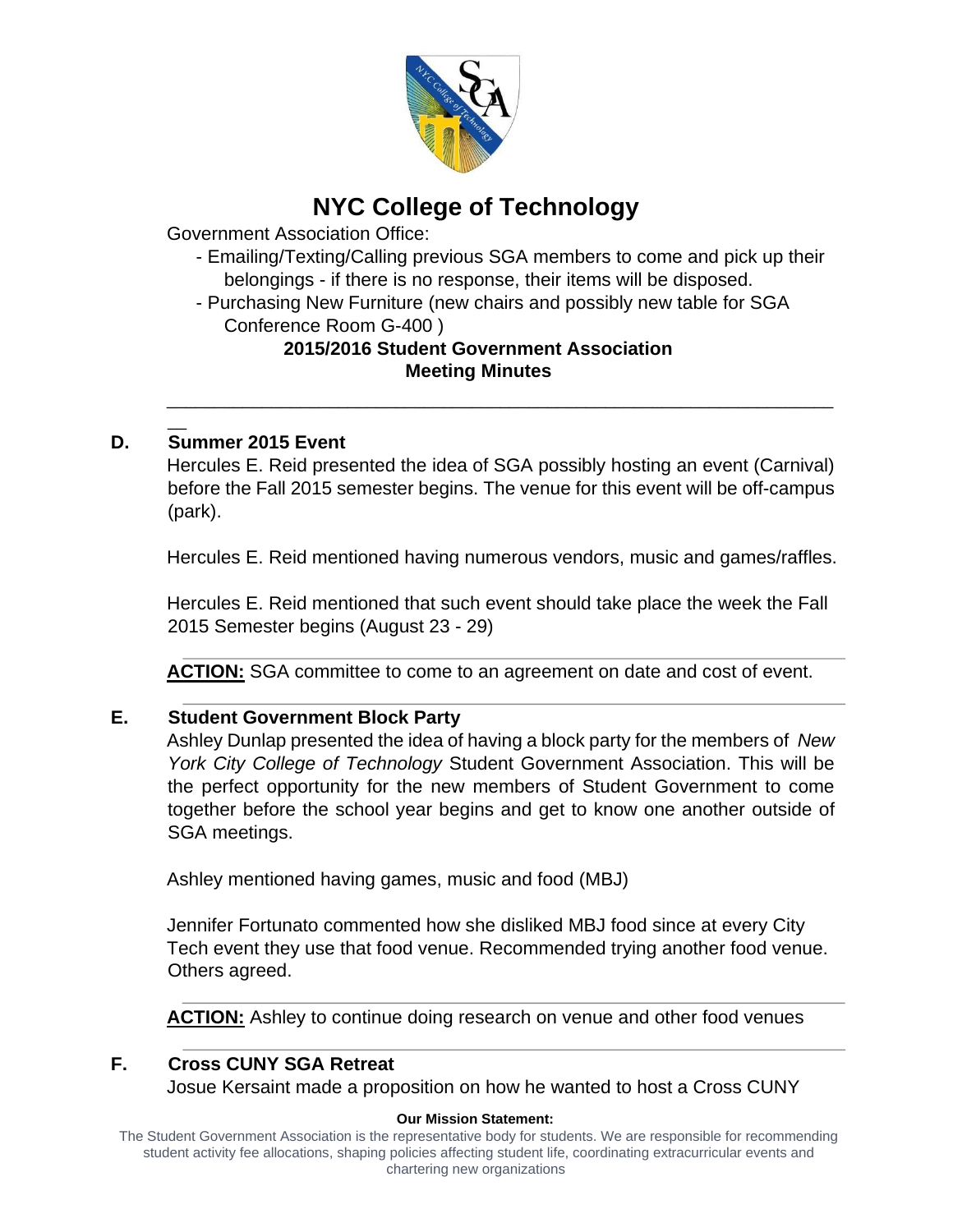

# **NYC College of Technology**

Student Government Association Retreat where all members of Student Government in CUNY Schools come together for a weekend and attend various workshops.

Josue Kersaint is still unsure of the Venue.

Charbrielle Parker recommended two venues: Dolce Basking Ridge (located in **2015/2016 Student Government Association Meeting Minutes**

New Jersey) or Villa Roma Resort (located in Upstate New York)

**ACTION:** Josue Kersaint to continue doing research on venue and dates of Retreat. SGA members to inform on Josue Kersaint on other possible venues.

#### **G. Schedules/Office Hours of SGA members**

Hercules E. Reid discussed the importance of all New York City College of Technology Student Government members to docket their office hours every week.

Executive members must complete a total of 10 hours per week. Senator members must complete a total of 3 hours per week.

All members are mandated to send the President, Hercules E. Reid, an email of their summer/fall office hours as well as availability for meetings during school hours.

\_\_\_\_\_\_\_\_\_\_\_\_\_\_\_\_\_\_\_\_\_\_\_\_\_\_\_\_\_\_\_\_\_\_\_\_\_\_\_\_\_\_\_\_\_\_\_\_\_\_\_\_\_\_\_\_\_\_\_\_\_\_\_\_\_\_\_\_\_

**ACTION:** All SGA members must email Hercules E. Reid their summer/fall office hours as well as their availability for meetings by July 15th 11:59pm.

\_\_\_\_\_\_\_\_\_\_\_\_\_\_\_\_\_\_\_\_\_\_\_\_\_\_\_\_\_\_\_\_\_\_\_\_\_\_\_\_\_\_\_\_\_\_\_\_\_\_\_\_\_\_\_\_\_\_\_\_\_\_\_\_\_\_\_\_\_\_

#### **H**. **Executive Members Business Cards**

All Executive Members are required to have a SGA business card.

It is their duty to inform Hercules E. Reid what they want displayed on their SGA business cards (name, position, contact information etc.).

\_\_\_\_\_\_\_\_\_\_\_\_\_\_\_\_\_\_\_\_\_\_\_\_\_\_\_\_\_\_\_\_\_\_\_\_\_\_\_\_\_\_\_\_\_\_\_\_\_\_\_\_\_\_\_\_\_\_\_\_\_\_\_\_\_\_\_\_\_

**ACTION:** All SGA members must inform Hercules E. Reid what they will want displayed on their business cards by Thursday, July 16th, 2015.

#### **Our Mission Statement:**